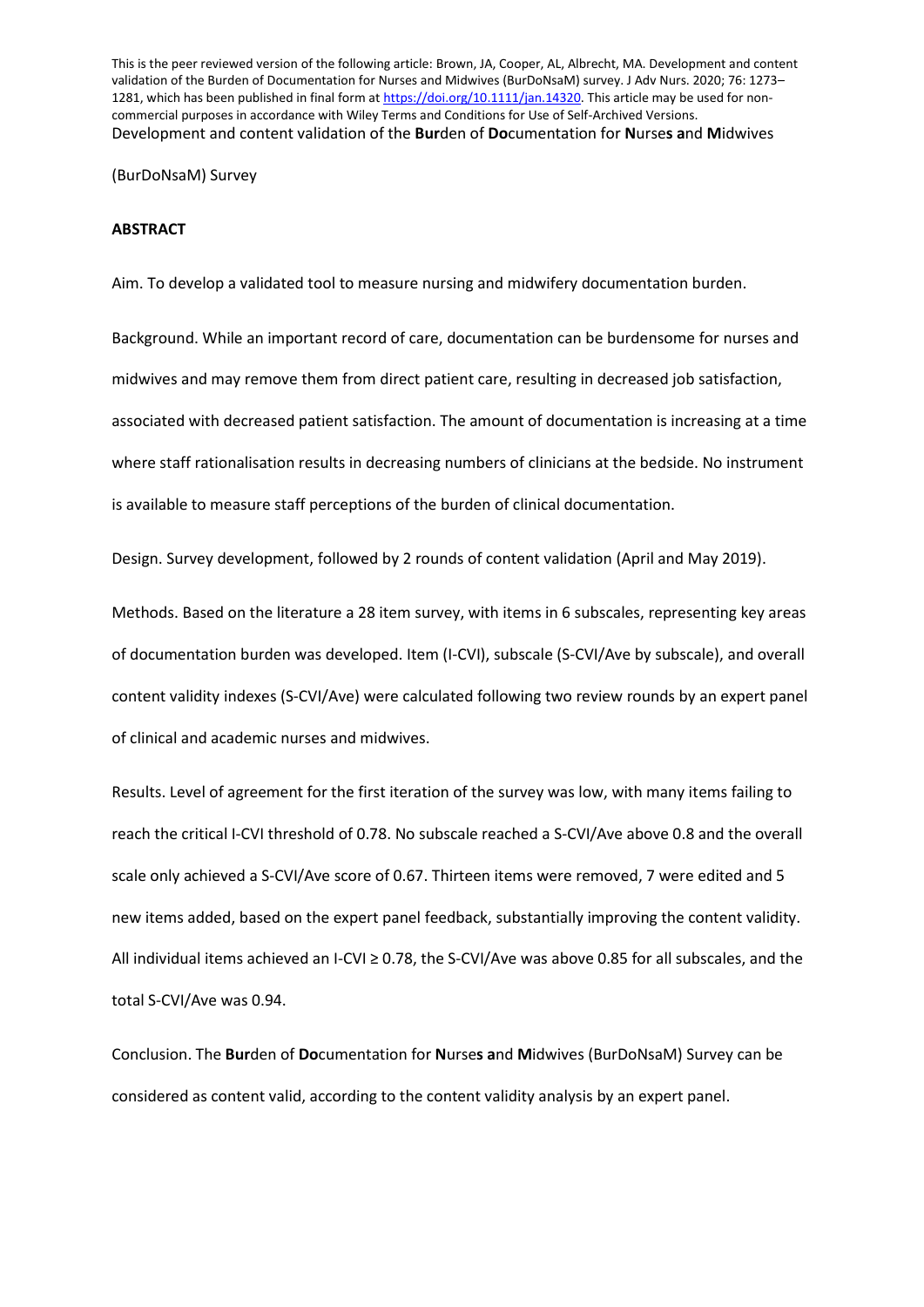Impact. The BurDoNsaM survey may be used by nurse leaders and researchers to measure the burden of documentation, providing the opportunity to review practice and implement strategies to decrease documentation burden, potentially improving patient satisfaction with the care received.

#### **KEY WORDS**

Documentation; instrument development; paperwork; burden, survey; questionnaire; nurses; midwives; content validation

## **INTRODUCTION**

Paperwork or clinical documentation is a component of the clinical communication role of Registered Nurses and Midwives and provides an avenue to record and report their assessments and care of patients (Australian Commission on Safety and Quality in Health Care (ASQHS), 2017b). Nurses and midwives complete the majority of documentation during a patient's episode of care (Cunningham, Kennedy, Nwolisa, Callard, & Wike, 2012; Keenan, Yakel, Tschannen, & Mandeville, 2008) and their documentation is a legal requirement (Australian Commission on Safety and Quality in Health Care (ASQHS), 2017a), complementing other documents that comprise the patient's multidisciplinary medical record. It is imperative that an accurate and complete record of a patient's episode of care is made and kept. In doing so, there should be a minimal amount of duplication or redundancy within the documents. Further, the task should not be overly onerous (Cunningham et al., 2012) or consume excessive amounts of nurses and midwives time, that removes them from direct patient care (Lavander, Meriläinen, & Turkki, 2016). Where this occurs, documentation is perceived to be burdensome (Heuer, Parrott, Percival, & Kacmarek, 2016) and reduces nurses and midwives satisfaction (Bøgeskov & Grimshaw-Aagaard, 2018).

# **BACKGROUND**

Via the organisation's Nursing and Midwifery Practice Council, nurses and midwives at the study hospital have reported similar concerns related to the burden of documentation as those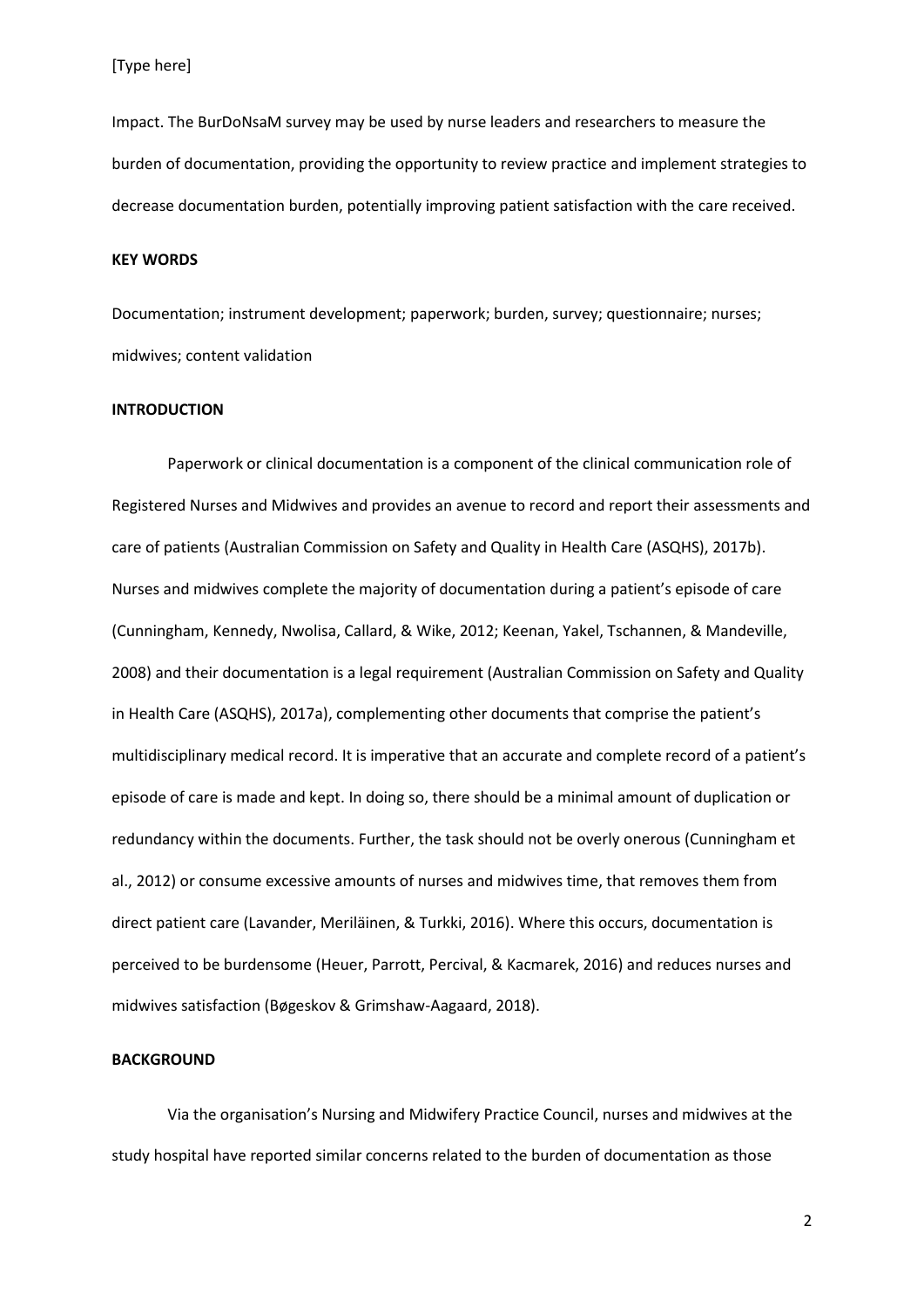[Type here]

referred to in the literature. The Director of Nursing requested the assistance of the hospital Nurse Researcher to work with clinicians using an action research approach to address the issue based on the available evidence. As part of a larger study, a research team was convened and decided to quantitatively measure the extent of documentation burden from the perspective of nurses and midwives before and after an intervention to decrease documentation. An extensive search of the literature failed to reveal an appropriate tool, although the phenomenon of documentation burden has been researched from a qualitative perspective and described in discussion papers (Bøgeskov & Grimshaw-Aagaard, 2018; Cunningham et al., 2012).

Issues around the documentation burden placed upon clinicians in healthcare settings have been recognised in the literature for several decades (Heuer et al., 2016). In recent years the amount of documentation is perceived to have increased at a time when resources and health budgets are being constrained, a phenomenon observed internationally (Cunningham et al., 2012; Heuer et al., 2016). There is evidence that direct contact with patients is reducing due to extra indirect demands placed upon nurses, including documentation (Cunningham et al., 2012; Lavander et al., 2016). Studies have shown that nurses feel that much of the documentation they complete does not add value to patient care (Bøgeskov & Grimshaw-Aagaard, 2018; Cunningham et al., 2012). Excessive documentation is a major predictor of clinician dissatisfaction which is correlated with patient dissatisfaction (Janicijevic, Seke, Djokovic, & Filipovic, 2013; Kutney-Lee et al., 2009; Mache et al., 2011; Peltier, Dahl, & Mulhern, 2009). It seems that documentation which was intended to enhance care can adversely affect both clinician and patient satisfaction, reduce time available for direct patient care and ultimately lower quality of care (Heuer et al., 2016). O'Connor et al., (2012) describe how nurses spend too much time on activities that take them away from direct patient care resulting in ineffective use of valuable resources.

Time and motion studies exploring the work patterns of clinical nurses have included measures of time spent on clinical documentation (Antinaho, Kivinen, Turunen, & Partanen, 2015; Ballermann,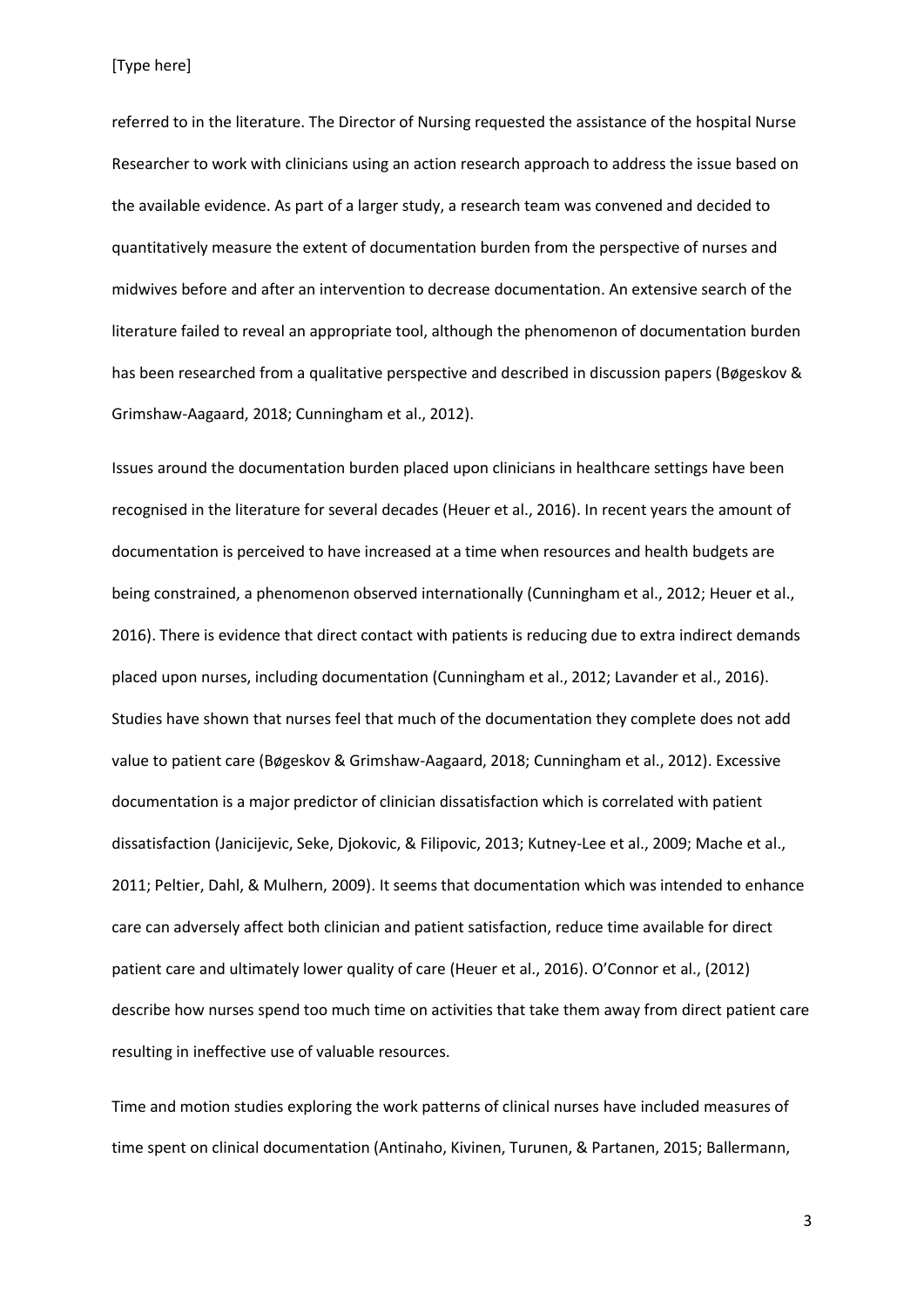Shaw, Mayes, Gibney, & Westbrook, 2011; Hendrich, Chow, Skierczynski, & Lu, 2008; Westbrook, Duffield, Li, & Creswick, 2011; Yen et al., 2018; Yu et al., 2019). There is considerable variation in the amount of time these studies have reported nurses spend on documentation from as low as 7.3% (Westbrook et al., 2011) to as high as 28.3% (Yu et al., 2019). There are various factors which could influence these differences including variations in health care systems and clinical areas, whether data was directly observed (Ballermann et al., 2011; Westbrook et al., 2011; Yen et al., 2018; Yu et al., 2019) or self-reported (Antinaho et al., 2015; Hendrich et al., 2008), the time and length of data collection, and differences in task categorisation. Most time and motion studies collect data for short blocks of time which may lead to an under or over representation of certain tasks. Only Yu et al., (2019) collected data on the work pattern of nurses for entire shifts reporting that documentation took up 28.3% of nurses time while only 14% of their time was on direct care. In the context of community substance abuse treatment (Carise, Love, Zur, McLellan, & Kemp, 2009) a state-wide evaluation of documentation burden was conducted measuring the approximate time taken to complete different types of documentation before and after an intervention. The intervention evaluated the forms in use and implemented changes to reduce the documentation burden. This resulted in the highest estimated time to complete documentation reducing from 542 minutes to 370 minutes post intervention.

It is evident from the literature that there is a need to measure nurses and midwives perception of the burden of documentation with a valid and reliable tool. Such a tool will provide information on how documentation impacts on nurses and midwives workload and how they perceive it influences the care they provide to patients. The results obtained from using such a tool can be compared to actual time spent on documentation (as measured by time and motion studies) to determine the extent to which documentation is a real or perceived workload issue, compared to other aspects of nurses and midwives work.

# **THE STUDY**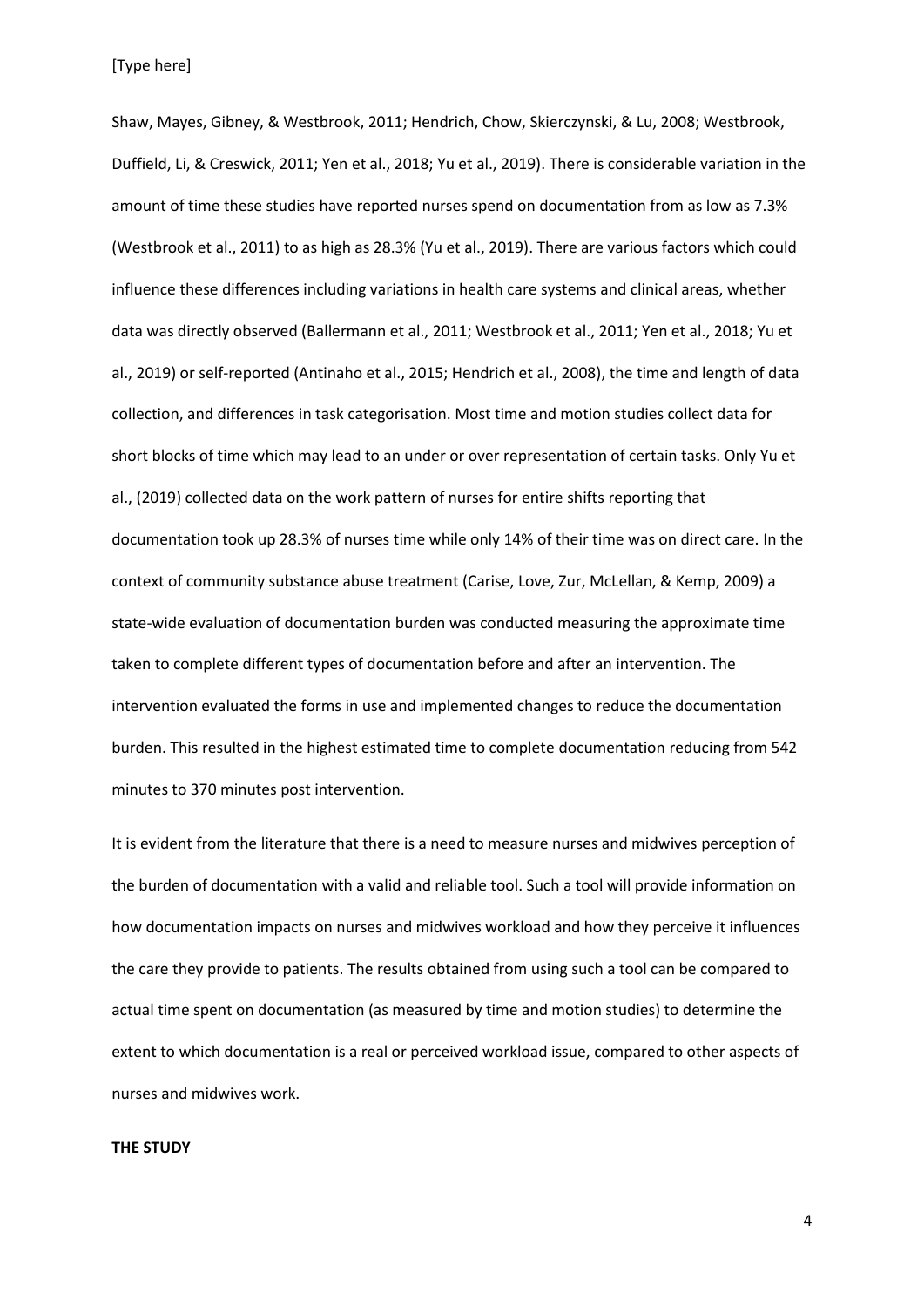# **Aim**

The aim of this study was to develop a tool to measure nursing documentation burden and to undertake content validation with an expert panel. The development and validation of the BurDoNsaM survey is part of a larger study designed to explore documentation burden and develop an intervention to decrease the burden of documentation, while maintaining patient safety and improving nurse / midwife and patient satisfaction.

# **Design**

Survey development based on the literature followed by a two stage expert panel review. Content validity of the survey was not apparent following the first round of expert validation. With reference to the expert panel member comments as noted in the free text fields, modifications were made to survey before a second round of content validation was undertaken.

# **Methods**

#### *Instrument*

After reviewing the literature reporting documentation burden, two publications which focused on nurses' perception of documentation burden were identified Bøgeskov and Grimshaw-Asgaard (2018) 'Essential task of meaningless burden? Nurses' perceptions of the value of documentation' and Cunningham et al. (2012) 'Patients not paperwork – bureaucracy affecting nurses working in the NHS'. Permission was sought from the authors to adapt their work to develop a validated tool to measure nurse and midwife satisfaction with clinical documentation. Both authors gave permission to adapt their work. These two publications were selected to inform the development of the instrument because of the depth to which nurses' perceptions of documentation burden were explored. The main themes generated in Bøgeskov and Grimshaw-Asgaard's (2018) qualitative study, *the essential task* (main theme 1) and *the meaningless burden* (main theme 2), were examined by the research team and the 25 sub-themes were developed into survey items. The report produced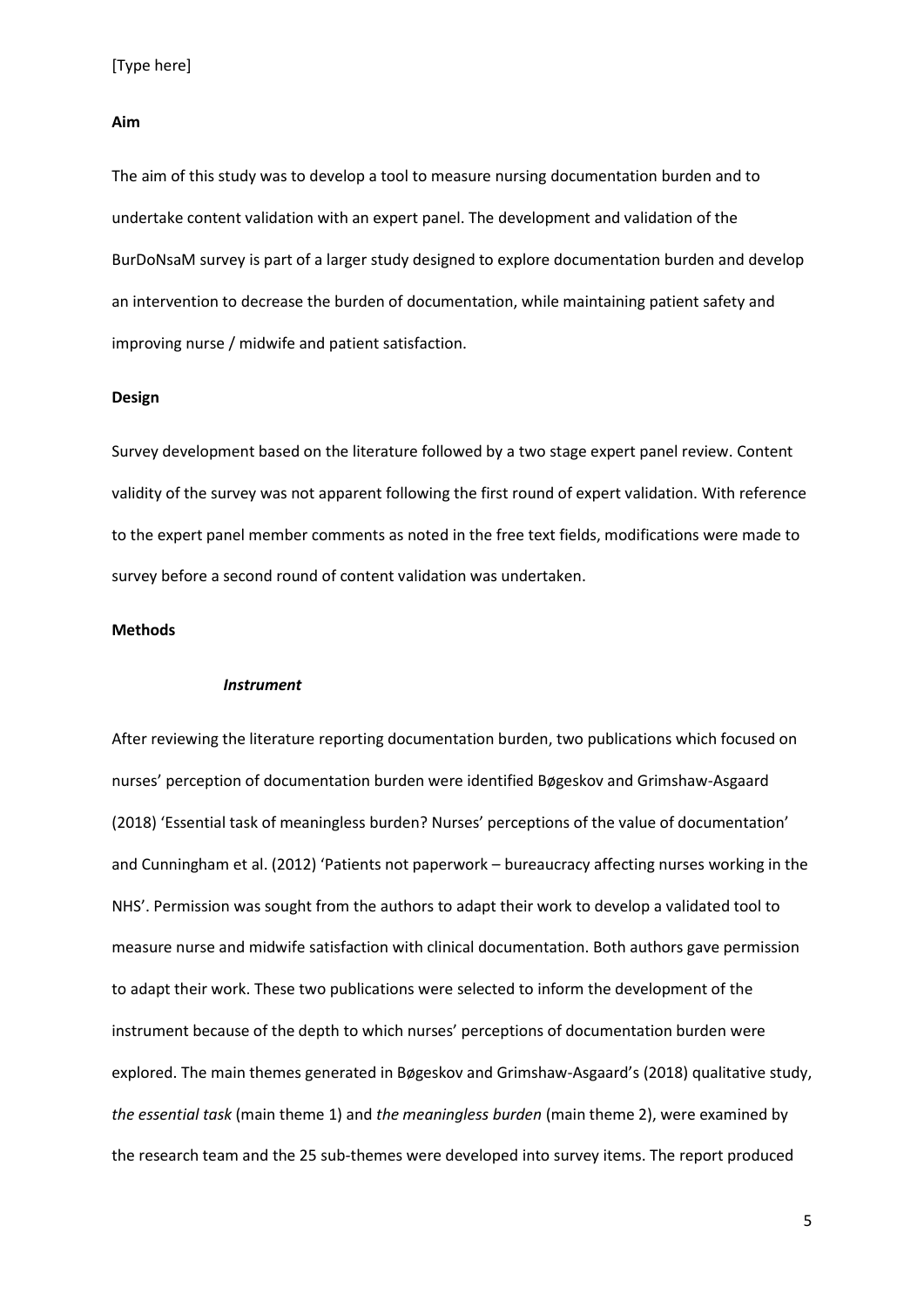by Cunningham et al. (2012) to outline documentation burden issues faced by nurses in the NHS included findings from a survey which asked nurses about documentation. All seven items and subitems in the survey were examined, revised and adapted by the authors before being included in the first round of items for validation by the expert panel. Items were also developed to help measure study site specific concerns such as the amount of time spent on documentation and how documentation burden varies on different shifts. Based on the clinical experience of the research team an item which asks participants how often they finish work late because of outstanding documentation was also included.

# *Ethics*

The study was approved by both the hospital and university ethics committees. Participants in the validation component of the study were provided with an information sheet. Return of completed survey, via the Qualtrics platform implied consent to participate. All information provided by the respondents was anonymous and is stored according to the relevant research guidelines and legislation (National Health and Medical Research Council, 2007).

# *Sample*

### First administration.

An email with a link to the first iteration of the survey was sent to a convenience sample of 20 experts in April 2019. Consistent with recommendations on expert panel selection (Grant & Davis, 1997), clinical nurses using documentation every day, nurse managers with experience of the issues bedside nurses report regarding documentation, nurse leaders with experience developing and evaluating documentation, and academics who have taught students about documentation or who have researched and published in the area of documentation burden were invited to participate. Nursing academics comprised the majority of experts ( $n = 13$ ), while clinical nursing staff, nurse managers, form committee members, safety and quality leaders and documentation burden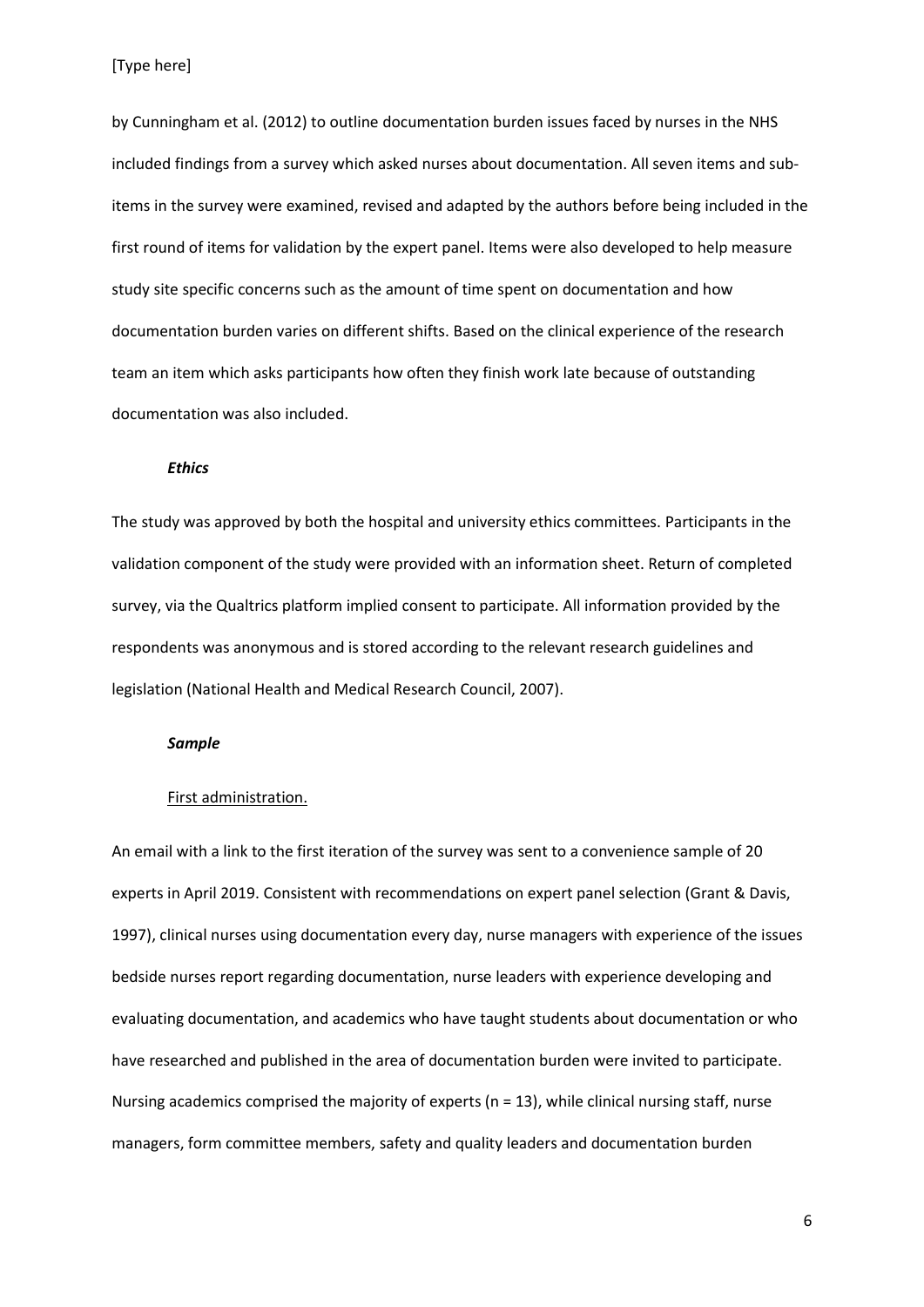researchers comprised the remainder of the experts (combined n = 7). Prior to each round of validation participants were provided information about the study, the scope of their involvement and the extent of the problem of paperwork burden as it has been reported in the literature, along with clear instructions on how to respond to the questions (Froman, 2002). Sixteen nurses completed the content validity assessment in round 1.

#### Second administration.

In May 2019 an email with a link to the second iteration of the survey was sent to the same 20 experts as the first round of validation. Fourteen nurses completed the content validity assessment in round 2.

## *Quantitative Content Validity Analysis*

The survey was given to the experts to evaluate each item's relevance/representativeness, clarity, and comprehensiveness of capturing documentation burden specific to nursing practice. Openended feedback on the survey was also solicited for each group of items to determine whether the survey fully covered the important aspects of documentation burden that might be missing from the survey at each stage.

Quantitative assessment: Quantitative content validity was assessed using the Content Validity Index (CVI). The CVI (Lynn, 1986) assessment was performed using a four level rating scale (1 – not relevant; 2 – somewhat relevant; 3 – quite relevant; 4 – highly relevant) to score each item. Items were then dichotomised as relevant if participants gave the item a score of 3 or 4, and not relevant if they scored it 1 or 2. Item level CVI was calculated as the proportion of all the 'somewhat relevant' and 'very relevant' ratings divided by the number of respondents. The S-CVI/Ave was calculated as an average of the I-CVIs for all items in each domain and for all items on the overall scale. The S-CVI/Ave was used for the scale level assessment over the universal agreement metric (S-CVI/UA) because of the relatively high number of raters which increases the likelihood of chance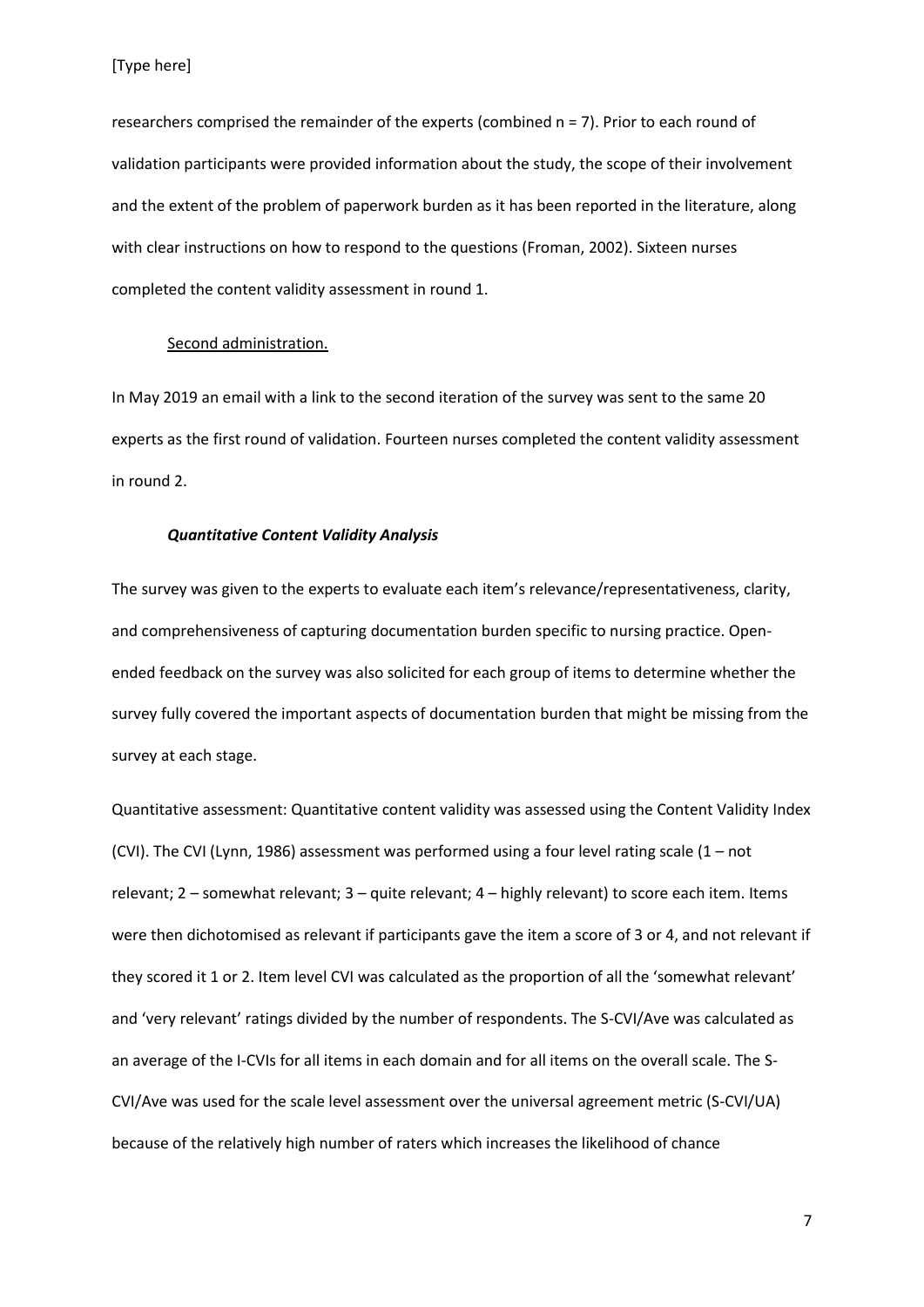disagreement making the S-CVI/UA overly conservative (Polit & Beck, 2006). Items that received an I-CVI ≥ 0.78 were accepted as content valid, and the overall tool accepted as content valid if S-CVI/Ave ≥ 0.90 (Polit & Beck, 2006; Polit, Beck, & Owen, 2007). If items achieved a score less than 0.78, the items were removed or revised according to feedback from the experts in the free text fields.

The I-CVI was supplemented with a modified kappa statistic *k \** as per Polit et al. (2007). The modified kappa is an index of agreement among experts that indicates beyond chance that the item is relevant. To calculate the modified Kappa we used the formula from Polit et al. (2007):

$$
k^* = \frac{I - CVI - p_c}{1 - p_c}
$$

where  $p_c$  represents the probability of a chance occurrence, computed using the formula for a binomial variable with one specific outcome:

$$
p_c = \left[\frac{N!}{A!(N-A)!}\right] * 0.5^N
$$

where *N* = number of experts and *A* = number agreeing on good relevance. Evaluation criteria for kappa are defined as Good = 0.60 – 0.74 and Excellent > 0.74. Data were imported and analysed in R (R Core Team, 2019).

#### **RESULTS**

Tables 1 and 2 present the results for the content validation analysis by item for the 1<sup>st</sup> and 2<sup>nd</sup> iterations of the documentation burden survey. Table 3 presents the scale level metrics for the content validation analysis, including subscale and overall S-CVI/Ave.

# *Round 1 – First administration of the* BurDoNsaM survey

The survey questions assessed in round one for content validation are presented in Table 1. The level of agreement for the first round of content validation by the expert panel was relatively low, with many items failing to reach the critical threshold at 0.78 for the I-CVI and *k*\* (Table 1). Table 3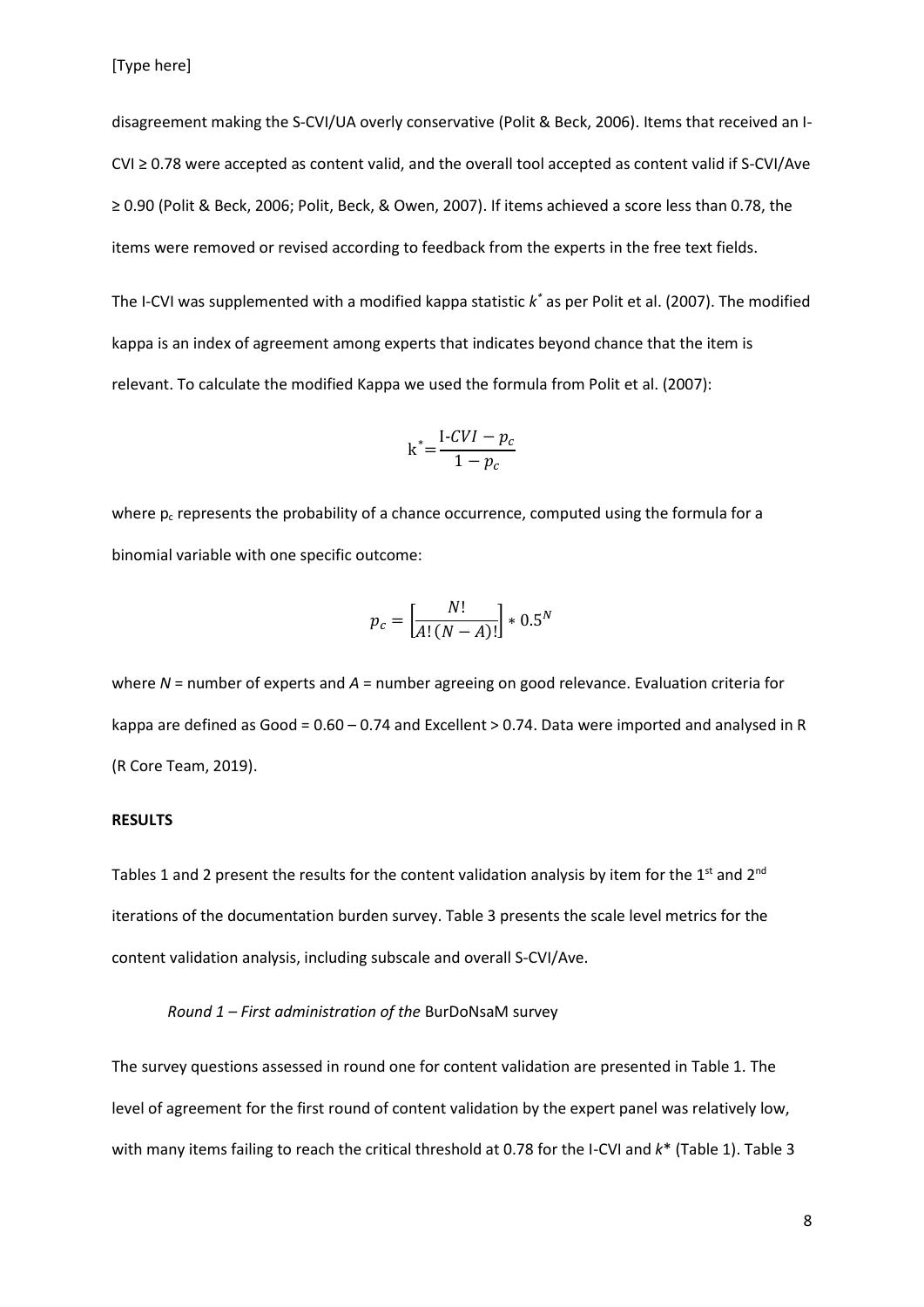[Type here]

presents the subscale and overall S-CVI/Ave for each round. The subscale S-CVI/Ave and overall S-CVI/Ave for the first round was similarly poor, with no subscale reaching a S-CVI/Ave above 0.8 and the overall scale only achieving a S-CVI/Ave score of 0.67 (Table 3, round 1). Following this a number of items were removed (4 from domain A, 8 from domain B, and 1 from domain C) or edited (3 in domain A, 2 in domain B, 1 in domain D and 1 in domain F). Based on the expert panel feedback in the free text fields, new items were added (1 in domain A, 1 in domain B, 1 in domain C, 1 in domain D and 1 in domain F).

## *Round 2 – Second administration of the revised* BurDoNsaM survey

Following the first round of content validation by the experts, a second round of content validation was conducted on the revised survey. The revised questions are presented in Table 2. As can be seen from Table 2, the removals and edits substantially improved the content validity. All individual items for each subscale achieved an I-CVI ≥ 0.78. Moreover, at the overall scale and subscale level, the S-CVI/Ave was above 0.85 for all subscales, with the total S-CVI/Ave score = 0.94 (Table 3, round 2). Thus the revised documentation burden scale can be considered as content valid, according to the content validity analysis.

## **DISCUSSION**

The aim of this study was to develop and assess the content validity of a survey designed to measure nurses and midwives' perceptions of documentation burden. The results of the 2 rounds of content validation by a group of nurse experts have produced a 28 item survey, with items in 6 potential subscales, representing the key areas of documentation burden for nurses and midwives. In the first round of content validation the overall scale S-CVI/Ave, the S-CVI/Ave for each subscale, and the item I-CVIs and modified *k*\*s were below the threshold. Following modification based on the feedback from expert panel members, the second round of validation resulted in excellent agreement and the survey content is accepted as valid.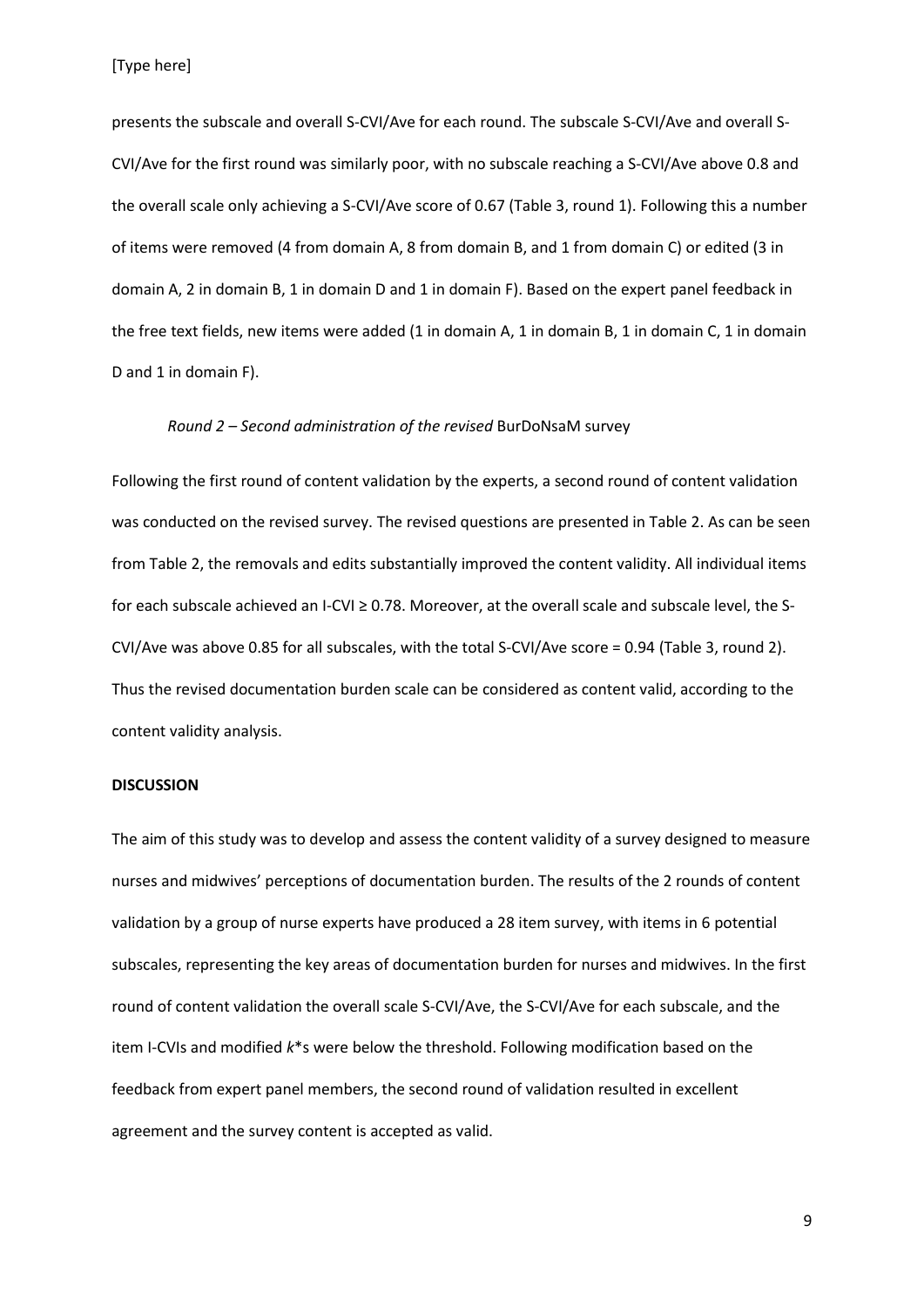[Type here]

The BurDoNsaM Survey is recommended for use in Nursing and Midwifery contexts (see supplementary file 1). The next stage for development of this survey will be to assess its reliability and other forms of validity (e.g., construct, concurrent, and predictive) in a large sample of nurses. One aspect of this will be to use the instrument to assess the effectiveness of an intervention designed to reduce paperwork burden in nurses, thereby allowing a pre- post- assessment of scores on the BurDoNsaM. We also plan to examine the relationship between BurDoNsaM survey constructs and more objective measures of paperwork burden collected through time in motion analysis, which will be instructive in quantifying how well the BurDoNsaM survey tracks time spent doing paperwork relative to other clinical tasks.

## **LIMITATIONS**

The content validation of the BurDoNsaM survey was undertaken with a group of nursing and midwifery experts from Western Australia which may limit the generalisability of the survey to other nursing and midwifery populations. We recommend content validity determination in other contexts prior to use (Peirce, Brown, Corkish, Lane, & Wilson, 2016). In addition, two of the subscales scored just under the S-CVI/Ave level of 0.9 recommended by Waltz, Strickland, and Lenz (2010) but above 0.8 ("Burden of documentation" S-CVI/Ave = 0.88 and "Hospital leadership and documentation" S-CVI/Ave = 0.86). "Burden of documentation" had I-CVI scores consistently at 0.86 for 6 of the 7 questions, while "Hospital leadership and documentation" consisted of only two questions. However, it is important to note the overall scale S-CVI/Ave was well above 0.9.

#### **CONCLUSION**

The **Bur**den of **Do**cumentation for **N**urse**s a**nd **M**idwives (BurDoNsaM) Survey has been developed with reference to the existing literature, to measure nurses and midwives self-reported perceptions of the burden of clinical documentation. It has undergone content validation and will be subjected to further validation, as it is used in our action research project that proposes to develop an intervention to decrease or at least manage the burden that clinical documentation imposes on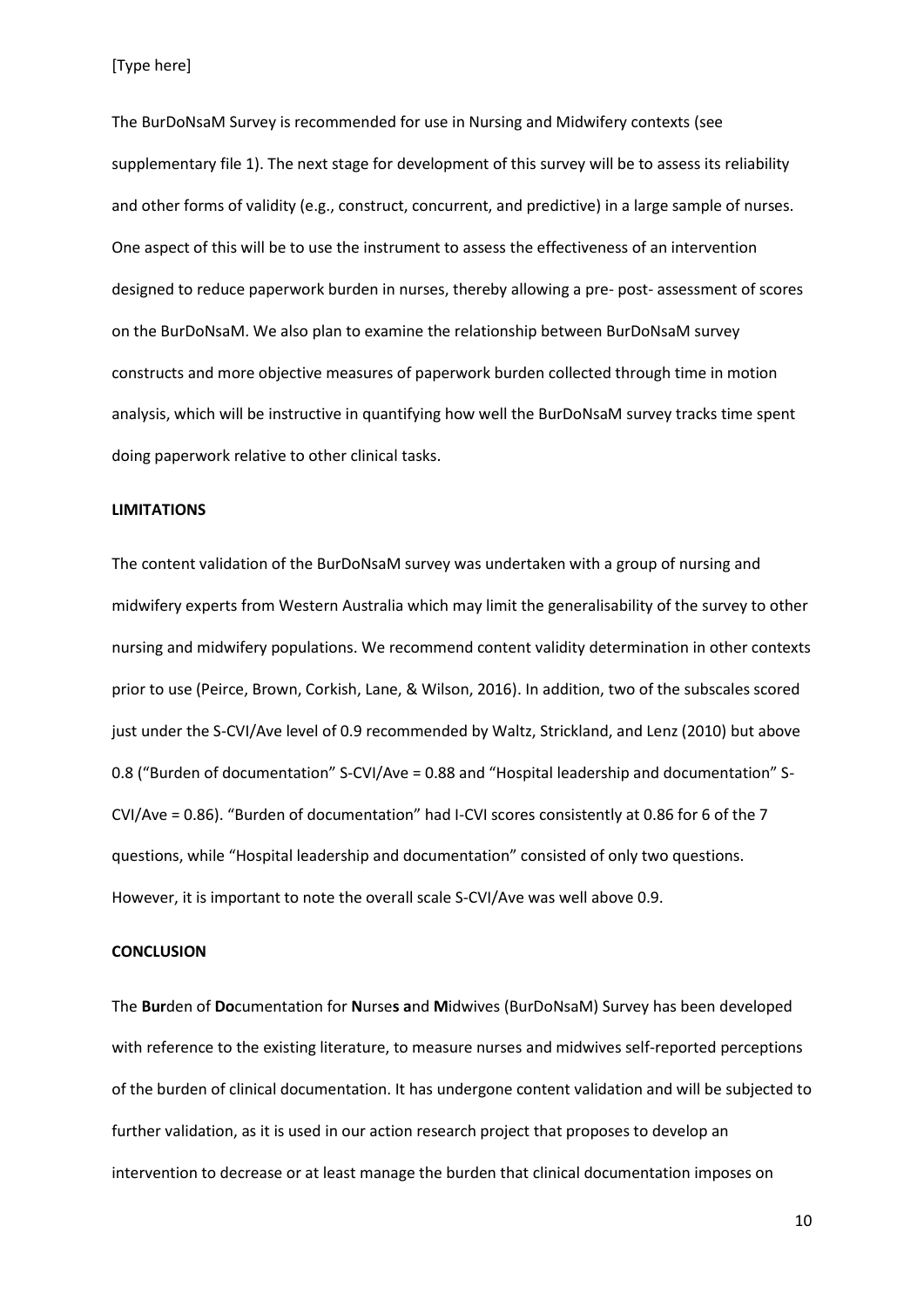bedside nurses and midwives. Given the lack of similar surveys to measure nurses and midwives' perception of documentation burden, it is anticipated that the survey will prove useful for clinical leaders as well as researchers. The ability to measure the burden of documentation provides the opportunity to review practice in direct response to the perceptions of nurses and midwives providing care, creating an opportunity to potentially improve satisfaction at work and ultimately patient satisfaction with the care they receive.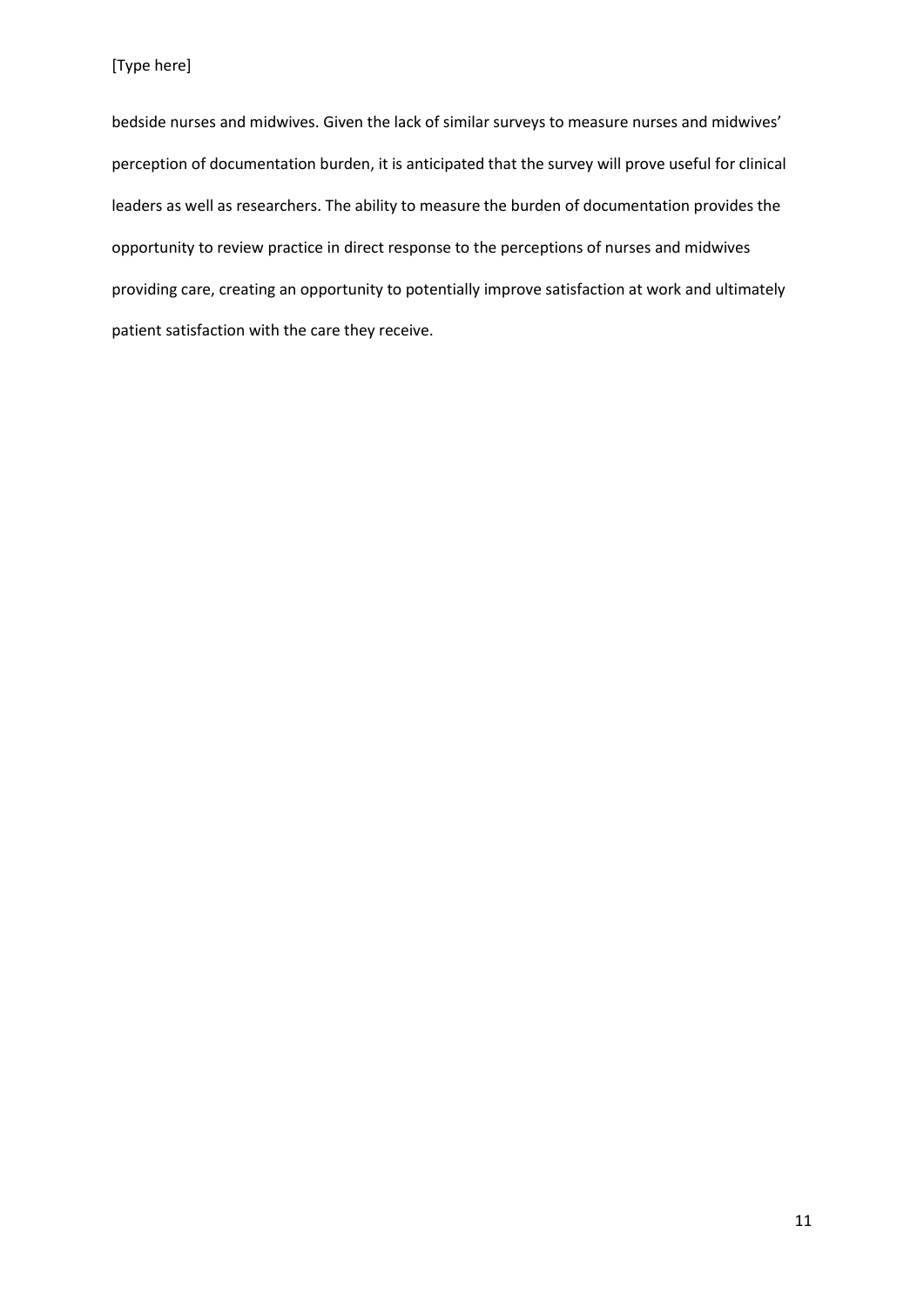# **Reference List**

- Antinaho, T., Kivinen, T., Turunen, H., & Partanen, P. (2015). Nurses' working time use how value adding it is? *Journal of Nursing Management, 23*(8), 1094-1105. doi:10.1111/jonm.12258
- Australian Commission on Safety and Quality in Health Care (ASQHS). (2017a). Clinical Governance standard. In *National Safety and Quality Health Service Standards, 2nd ed* (pp. 3-12). Sydney: Australian Commission on Safety and Quality in Health Care 2017.
- Australian Commission on Safety and Quality in Health Care (ASQHS). (2017b). Communicating for Safety standard. In *National Safety and Quality Health Service Standards, 2nd ed* (pp. 47-54). Sydney: Australian Commission on Safety and Quality in Health Care 2017.
- Ballermann, M. A., Shaw, N. T., Mayes, D. C., Gibney, R. T. N., & Westbrook, J. I. (2011). Validation of the Work Observation Method By Activity Timing (WOMBAT) method of conducting timemotion observations in critical care settings: An observational study. *BMC Medical Informatics and Decision Making, 11*(1), 32-32. doi:10.1186/1472-6947-11-32
- Bøgeskov, B. O., & Grimshaw-Aagaard, S. L. S. (2018). Essential task or meaningless burden? Nurses' perceptions of the value of documentation. *Nordic Journal of Nursing Research*. doi:10.1177/2057158518773906
- Carise, D., Love, M., Zur, J., McLellan, A. T., & Kemp, J. (2009). Results of a statewide evaluation of "paperwork burden" in addiction treatment. *Journal of Substance Abuse Treatment, 37*(1), 101-109. doi:10.1016/j.jsat.2008.10.009
- Cunningham, L., Kennedy, J., Nwolisa, F., Callard, L., & Wike, C. (2012). Patients not paperwork Bureaucracy affecting nurses working in the NHS. In: NHS Institute for Innovation and Improvement.
- Froman, R. (2002). A classroom activity using a panel of expert judges for content validity documentation. *Journal of Nursing Education, 41*(5), 234-236.
- Grant, J. S., & Davis, L. L. (1997). Selection and use of content experts for instrument development. *Research in Nursing and Health, 20*(3), 269-274. doi:10.1002/(SICI)1098- 240X(199706)20:3<269::AID-NUR9>3.3.CO2-3
- Hendrich, A., Chow, M. P., Skierczynski, B. A., & Lu, Z. (2008). A 36-hospital time and motion study: how do medical-surgical nurses spend their time? *The Permanente journal, 12*(3), 25-34. doi:10.7812/TPP/08-021
- Heuer, A. J., Parrott, J. S., Percival, D., & Kacmarek, R. M. (2016). Examining the phenomenon of the administrative burden in health care, allied health, and respiratory care. *Journal of Allied Health, 45*(2), 152-156.
- Janicijevic, I., Seke, K., Djokovic, A., & Filipovic, T. (2013). Healthcare workers satisfaction and patient satisfaction - where is the linkage? *Hippokratia, 17*(2), 157.
- Keenan, G. M., Yakel, E., Tschannen, D., & Mandeville, M. (2008). Documentation and the nurse care planning process. In R. G. Hughes (Ed.), *Patient Safety and Quality: An evidence-based handbook for nurses* (pp. 175-206). Rockville, Md.: Agency for Healthcare Research and Quality , U.S. Dept. of Health and Human Services.
- Kutney-Lee, A., McHugh, M. D., Sloane, D. M., Cimiotti, J. P., Flynn, L., Neff, D. F., & Aiken, L. H. (2009). Nursing: a key to patient satisfaction. *Health Affairs, 28*(4), w669-677. doi:10.1377/hlthaff.28.4.w669
- Lavander, P., Meriläinen, M., & Turkki, L. (2016). Working time use and division of labour among nurses and health‐care workers in hospitals: A systematic review. *Journal of Nursing Management, 24*(8), 1027-1040. doi:10.1111/jonm.12423
- Lynn, M. R. (1986). Determination and quantification of content validity. *Nursing Research, 35*(6), 382-386. doi:10.1097/00006199-198611000-00017
- Mache, S., Busch, D., Vitzthum, K., Kusma, B., Klapp, B. F., & Groneberg, D. A. (2011). Cardiologists' workflow in small to medium-sized German hospitals: an observational work analysis. *Journal of Cardiovasular Medicine, 12*(7), 475-481.